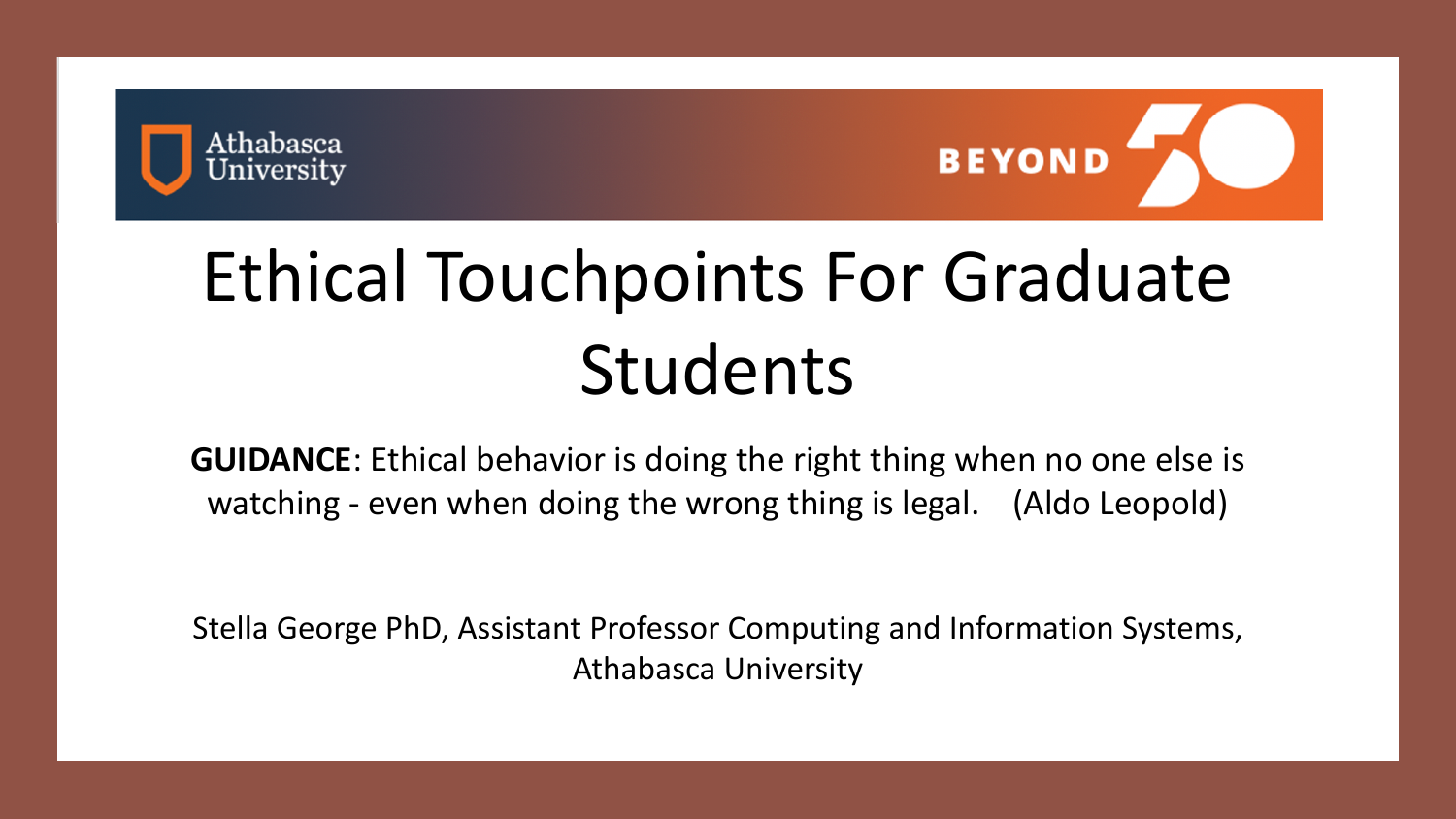

#### **Personal Ethical Behaviour**

- Your actions in relation to the rules (i.e., laws and regulations)
- Your action in relation to what you believe is right in your community and society, i.e. morales
	- Outcome is most important (*teleogical*)
	- Intent is most important (*deontological*)
	- Importance depends on the other factors in a situation (*relativistic*)
	- Inner guidance is most important (*virtues*)

### **Professional Ethical Behaviour**

Athabasca University's rules:

- Academic Integrity
- Research Ethics

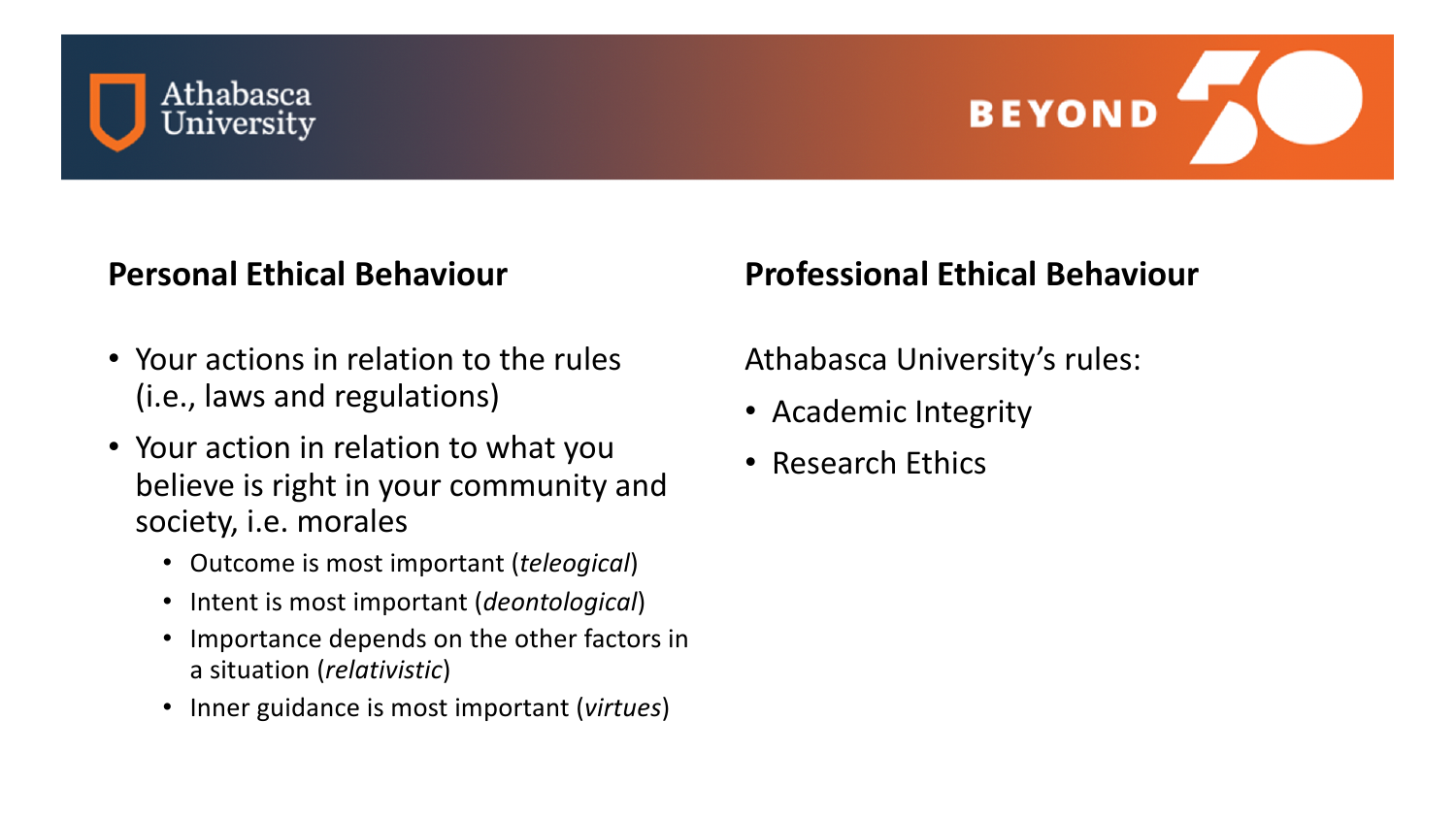

#### **Academic Integrity**

Applies to everything you do as a student Regulations are clear, disciplinary process

Read more at Student Code of Conduct and Read more at Student Code of Conduct (http://calendar.athabascau.ca/undergrad offences.php)

Academic offences include:

- 1. admissions offences
- 2. plagiarism
- 3. cheating
- 4. collusion
- 5. unauthorized use of Athabasca University
- 6. misrepresentation of facts and fraud
- 7. aiding another in committing an academic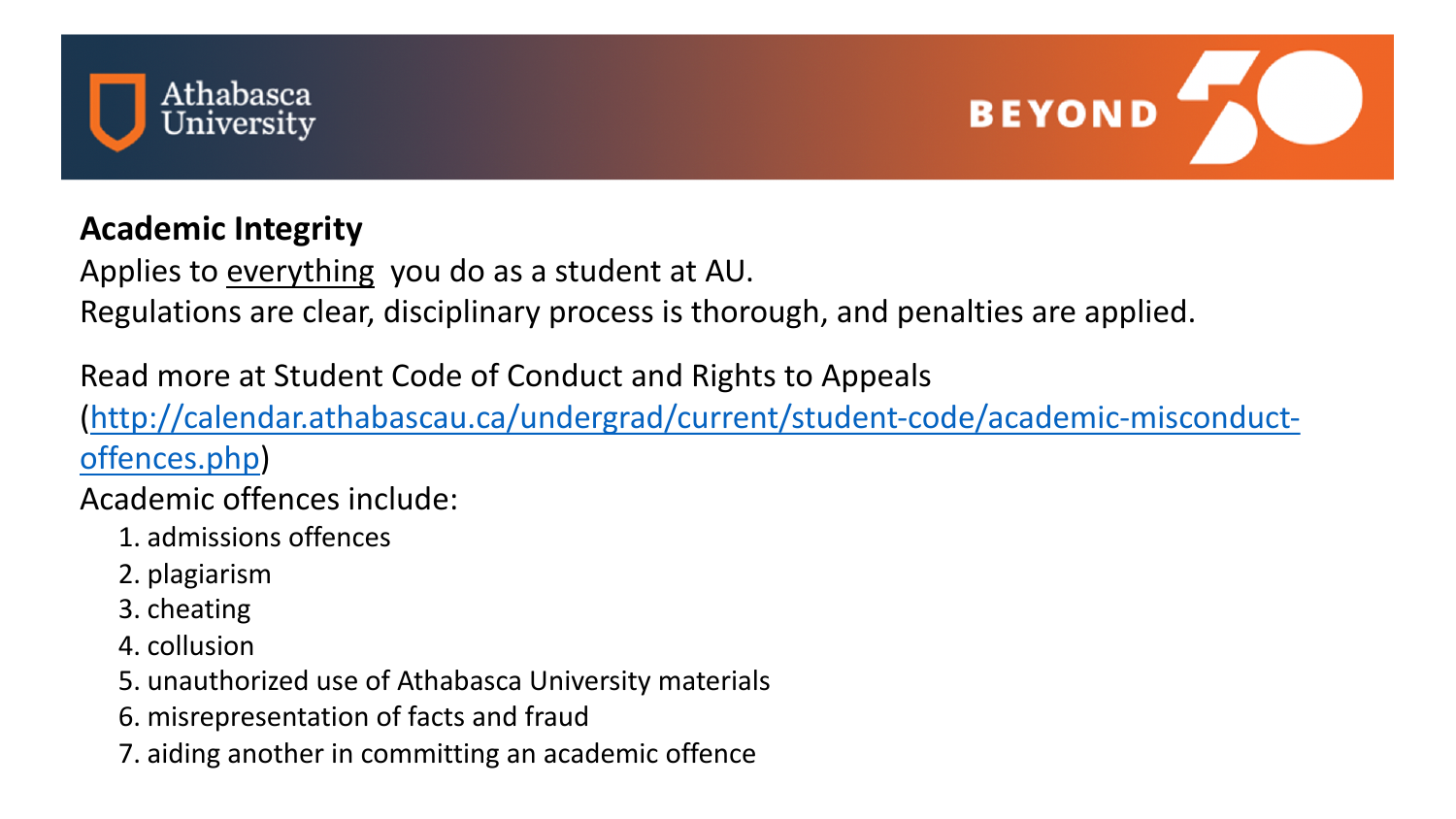

#### **Academic Integrity Self Check**

Common academic offence beliefs:

I want my degree and/or to have learnt about this topic, getting caught means I risk gaining my degree - Outcome is most important (*teleogical*) I want to succeed in learning and passing the course, by cheating I compromise my learning - Intent is most important (*deontological*) Cheating is wrong and I won't do it, I don't want to waste time, I don't want to spend more money - Inner guidance is most important (*virtues*)

Most likely to get you in trouble -> Importance depends on the other factors in a situation (*relativistic*) – extenuating circumstances are best dealt with ahead of the problem and appeals exist to help understand complexity of the issue!



- 
- 
- 
-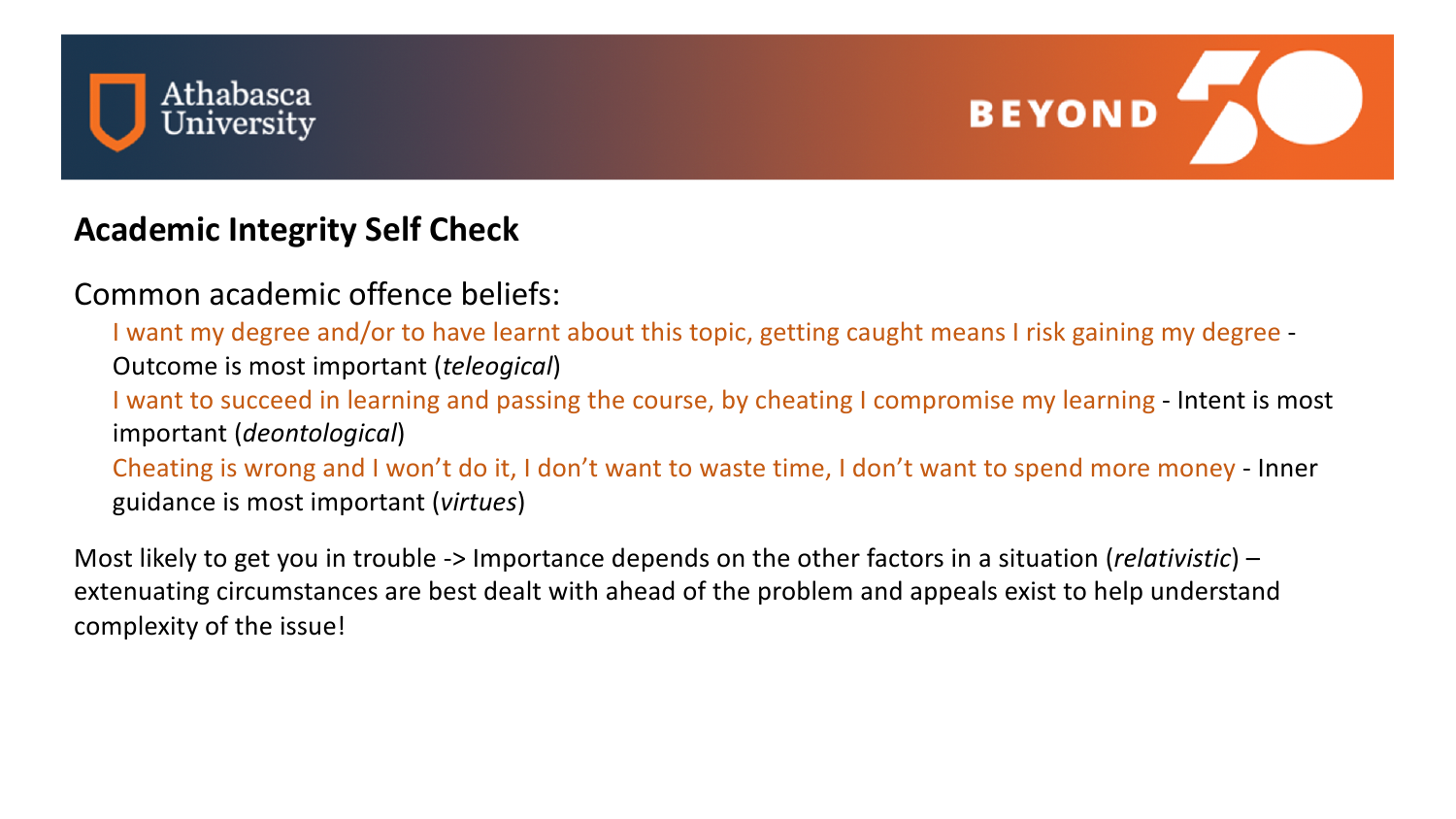# Athabasca<br>University

#### **Research Ethics**

Ethics applied your research process - covered

Start your research (subject) ethics check Research Ethics Portal at http://research. Lots of useful information about:

1. what needs ethics approval (and thus what

- Involves humans (alive, dead or parts (i.e, collected for another reason and questions. << Interviews and surveys i
- 2. application process
	- Well structured online form
	- **Concerned with respect for the perso**
	- Full review for human subjects, docur